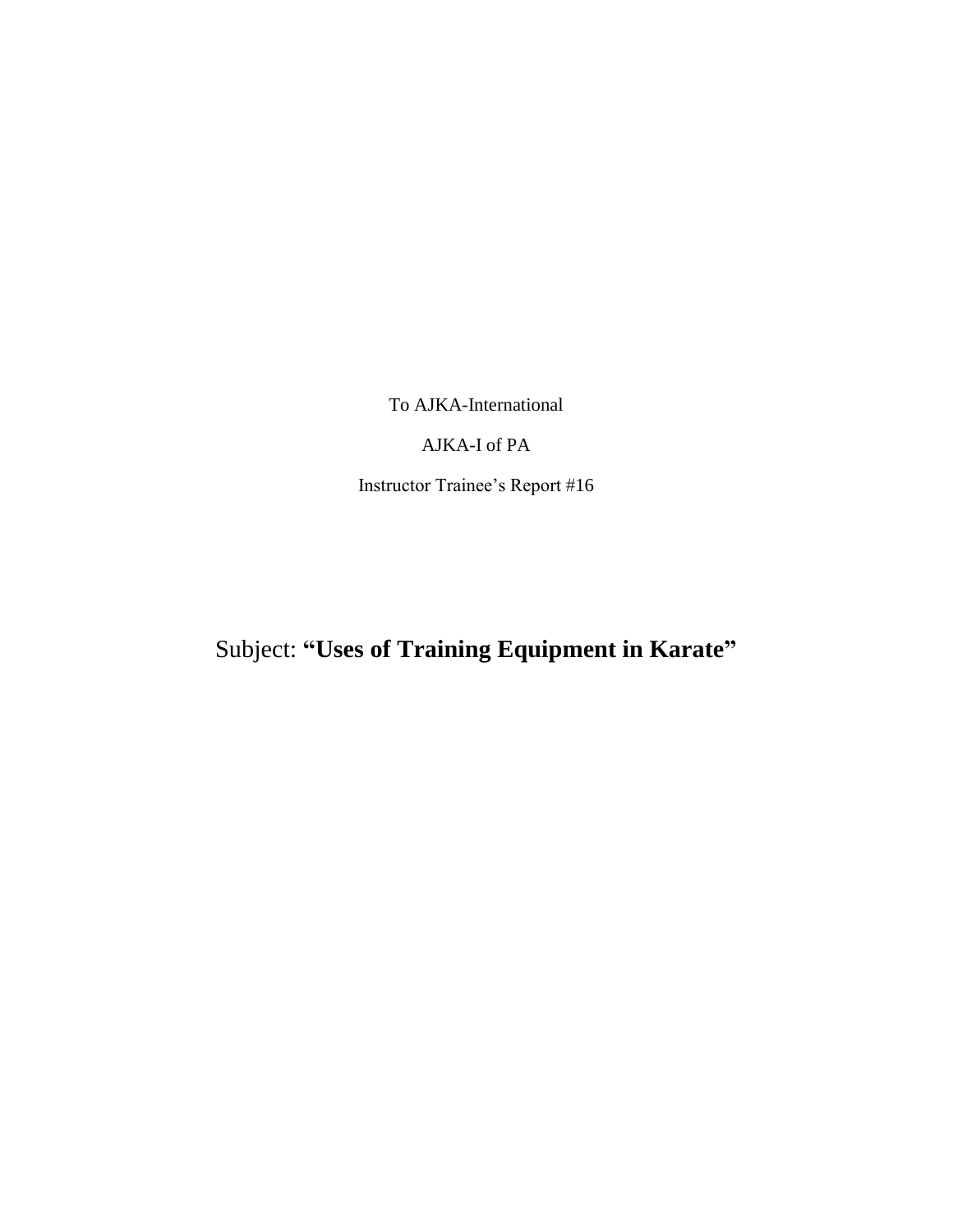To AJKA-International AJKA-I of PA Instructor's Trainee Report #16 Subject: "Uses of Training Equipment in Karate"

All athletic activities have specific equipment that assists the practitioner in achieving proficiency. In karate, since maximum speed is essential in all techniques we must have resistance from outside sources to achieve and gain muscle coordination and conditioning. If you simply "punch the air" you get no feedback on you technique on whether it is correct or incorrect. Also, you never learn what it is like to strike a hard surface.

Traditionally, there are two pieces of equipment that are used in every dojo: the makiwara and the heavy bag. Both of these are useful in developing techniques. However, there are other types of equipment such as: Shields and hand targets, Resistance bands, dumbbells and weights and stretching aids.

The makiwara ("wrapped straw") or machiwara, as it is called in Uchinaguchi (the native language of Okinawa) is a traditional hojo undo kigu (supplementary training tool) that is used in Okinawan karate. A makiwara is a wooden post used for striking, and its name comes from the padding that was traditionally used for the striking areas, which was made of bundles of rice straw wrapped with rice rope.

The makiwara, or punching board, is unique to karate dojos. The purpose of the makiwara is to provide instant feedback regarding the effectiveness of your strikes, as well as to strengthen the structure of your strikes. It is designed to aid in the development of power in the punch, strike or kick. The makiwara is a post about four feet high that is tapered near the top. The makiwara must have enough flexibility that it can be punched with maximum power. Only in that way will it be useful in developing the punch, strike or kick.

The most common technique trained on the makiwara is the reverse punch. It is an excellent way to get the feel of karate techniques applied to an actual target, rather than into the empty air. It gives practice in focusing, muscular control and breath control. When you strike it, the makiwara resists, and the harder you hit it, the harder it pushes back. This is different from the reaction you get from a heavy bag, which will swing away from you when you hit it, reducing its resistance as it does so until it reverses its direction and comes back at you.

The makiwara's spring action provides constant pressure, and this will cause you to notice when your structure is weak. Your wrist or elbow may buckle, your shoulder might be pushed back, your torso might lean away, or you may even be rocked back on your heels. These are clues as to what you need to improve in your striking form.

It is important to train both sides of the body – not just the favorite side. Since most karate techniques are practiced by striking an imaginary opponent and punching and kicking air, makiwara training is essential to develop the feeling of impact.